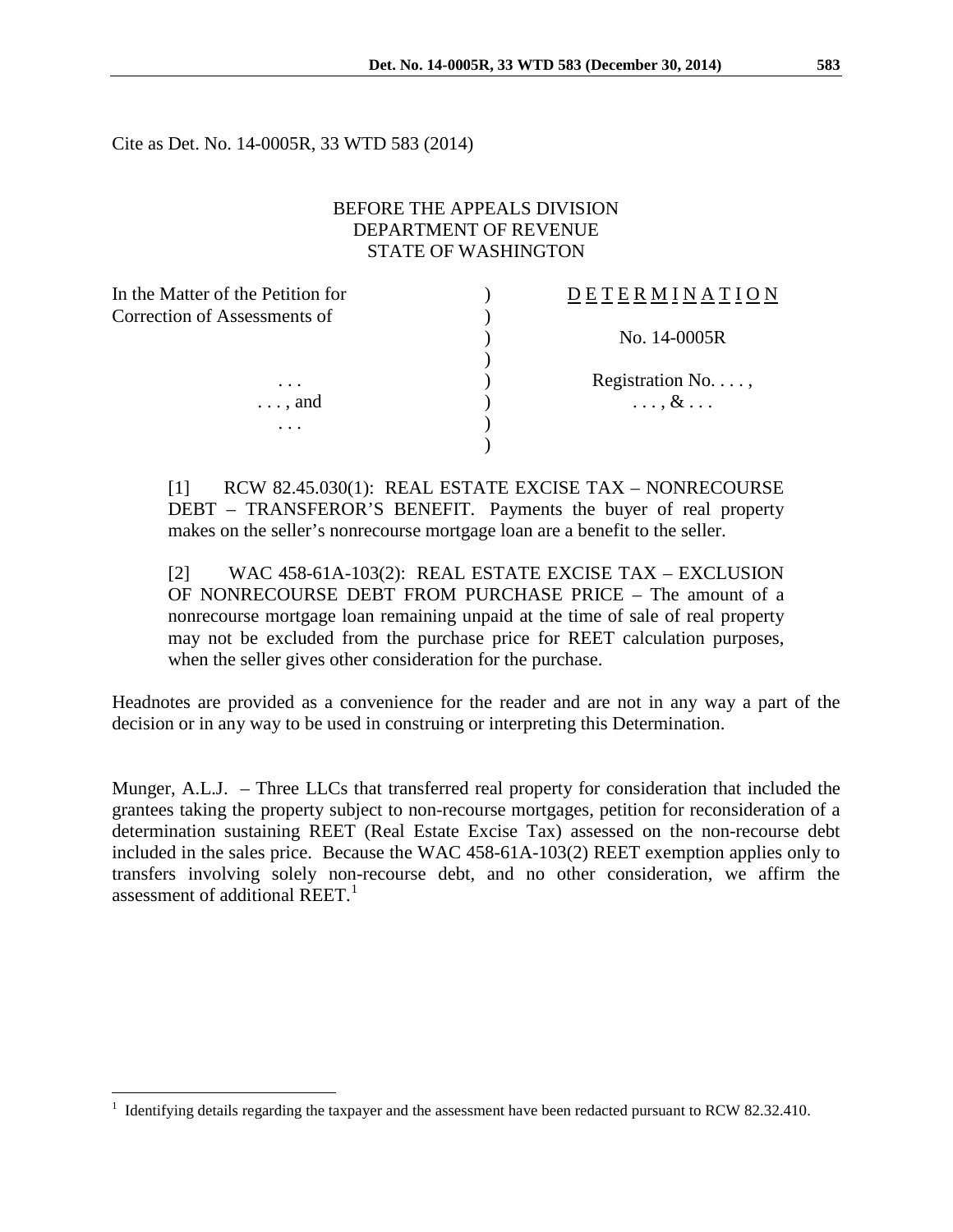# $ISSUES<sup>2</sup>$  $ISSUES<sup>2</sup>$  $ISSUES<sup>2</sup>$

- 1. Whether payments made by the real property's buyer on the Taxpayers' nonrecourse debt were consideration paid to another for the transferor's benefit under RCW 82.45.030(1).
- 2. Whether the measure of the REET under WAC 458-61A-103(2) is the amount of the full consideration, or whether it excludes the amount of nonrecourse debt remaining on the property sold at the time of sale.

# FINDINGS OF FACT<sup>[3](#page-1-1)</sup>

We are repeating the facts from Det. No. 14-0005 for the reader's convenience. In 2012, the Special Programs Division of the Department of Revenue (the Department) reviewed several REET affidavits regarding the transfer of property owned by three related taxpayers to three grantees. The taxpayers, which operate assisted living facilities, were [Taxpayer A], [Taxpayer B], and [Taxpayer C]. The taxpayers transferred their real properties to [Grantee A], [Grantee B], and [Grantee C] respectively (the grantees). The date of the three transfers was December 1, 2011. REET was paid on the amount of the consideration the taxpayers considered taxable, and two REET exemptions were claimed on the Real Estate Excise Tax Affidavits.

The Taxpayers and the Department ultimately agreed to the value of other personal and intangible property assets transferred, so that the only remaining issue on appeal relates to the REET, and the consideration for just the real estate portion of the various [...] transactions. The remaining exemption in dispute is the one claimed under WAC 458-61A-103(2) for nonrecourse debt.

After the Special Programs audit review was completed, the following three REET assessments were issued:

## [Taxpayer A]

 $\overline{a}$ 

Based on the parties' Asset Purchase Agreement (APA) and Master Agreement, this taxpayer sold 80% of its real property together with associated personal and intangible properties to [Grantee A]. The assessed value of the property is \$. . . (per Independent Appraisal report) of which \$... was real property value and \$... was tangible and intangible personal property. The purchase price was \$. . . (per the APA, which also subtracted the outstanding mortgage balance or "Facility Term Debt" from the sales price). The Grantor reported and paid REET based on a selling price of \$. . . , which amount excluded the amount of nonrecourse debt on the property. Not under appeal is the 20% deduction that was allowed under WAC 458-61A-212, when there is a nonrecognition of gain or loss on contribution as per the IRC, Section 721. 80% of the \$. . . in nonrecourse debt on the property was \$. . . . Having disallowed the exemption under WAC 458-61A-103(2), the Department used this amount of \$. . . for an assessment of additional

<span id="page-1-0"></span> $<sup>2</sup>$  On reconsideration the Taxpayers also initially raised an issue relating to detrimental reliance on prior advice from</sup> the Department. On April 24, 2014, the Taxpayers confirmed that they were not proceeding with that issue on reconsideration. In prior discussions with the Taxpayers, the Department had also not been persuaded that this issue

<span id="page-1-1"></span>would have provided any relief on reconsideration, so we will not address it further here.<br><sup>3</sup> We will not discuss here the various business asset valuation issues resolved by the parties before the issuance of the revised assessments before us on appeal, and on reconsideration.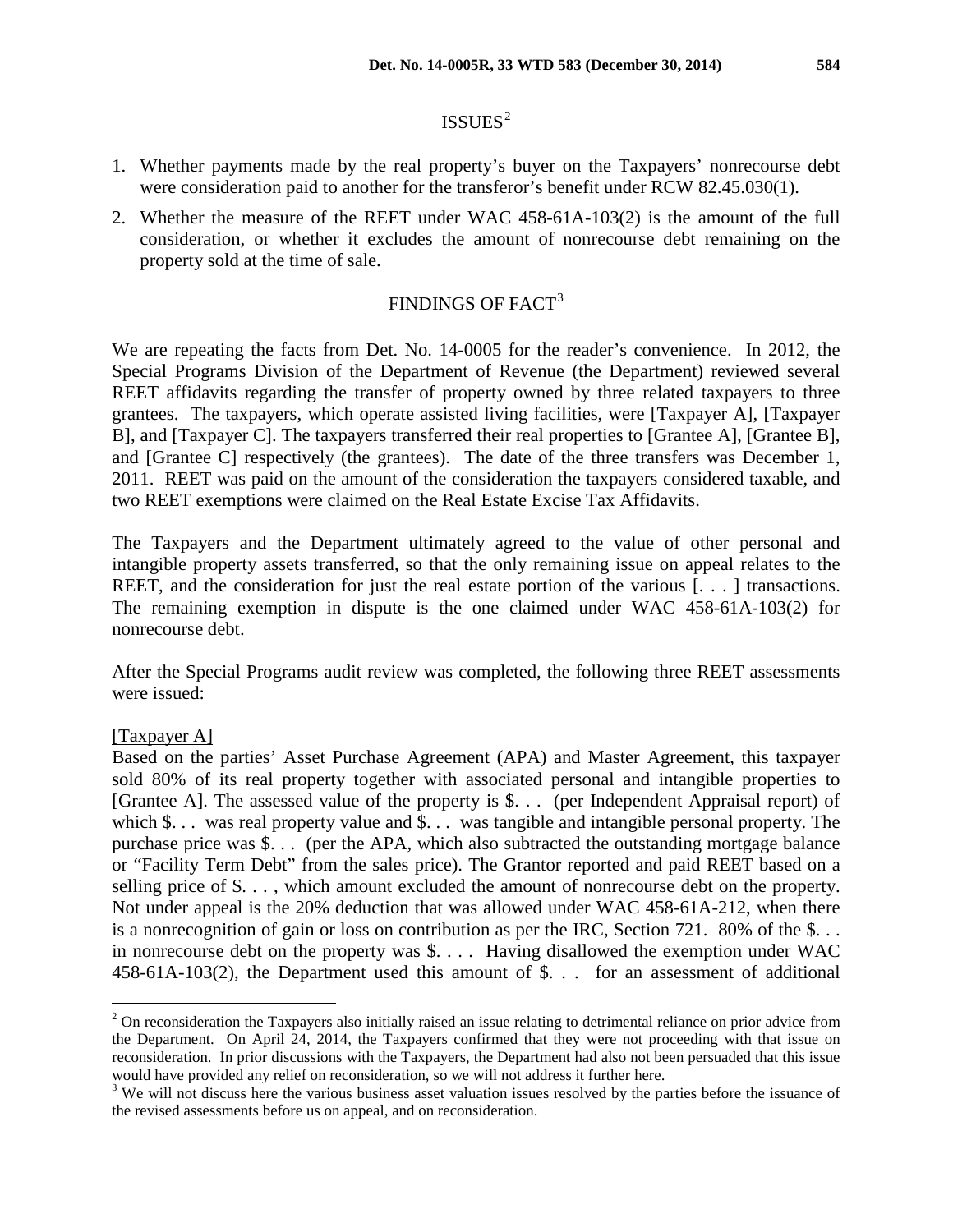REET. With interest and the assessment penalty, the total was \$... when the final assessment was issued December 10, 2012.

#### [Taxpayer B]

Based on the parties' Asset Purchase Agreement and Master Agreement, this taxpayer sold 80% of its real property together with associated personal and intangible properties to [Grantee B]. The assessed value of the property is \$. . . (per Independent Appraisal report) of which \$. . . was real property value and \$. . . was tangible and intangible personal property. The purchase price was \$. . . (per the APA, which also subtracted the outstanding mortgage balance or "Facility" Term Debt" from the sales price). The Grantor reported and paid REET based on a selling price of \$. . . , which excluded the amount of nonrecourse debt on the property. Also not under appeal is the 20% deduction allowed under WAC 458-61A-212. 80% of the \$. . . in nonrecourse debt on the property was \$. . . . Having disallowed the exemption under WAC 458-61A-103(2), the Department used this amount of \$. . . for an assessment of additional REET. With interest and the assessment penalty the total was \$. . . when the final assessment was issued December 10, 2012.

### [Taxpayer C]

Based on the parties' Asset Purchase Agreement and Master Agreement, this taxpayer sold 80% of its real property together with associated personal and intangible properties to [Grantee C]. The assessed value of the property is \$. . . (per Independent Appraisal report) of which \$. . . was real property value and \$. . . was tangible and intangible personal property. The purchase price was \$. . . (per the APA, which also subtracted the outstanding mortgage balance or "Facility" Term Debt" from the sales price). The Grantor reported and paid REET based on a selling price of \$. . ., which amount excluded the amount of nonrecourse debt on the property. Also not under appeal is the 20% deduction allowed under WAC 458-61A-212. 80% of the \$. . . in nonrecourse debt on the property was \$. . .. Having disallowed the exemption under WAC 458-61A-103(2), the Department used this amount of \$. . . for an assessment of additional REET. With interest and the assessment penalty the total was \$. . . when the final assessment was issued December 10, 2012.

Associated with these three properties were the debt instruments that contained matching language, and were entitled "Multifamily Notes." Section 10(a) of the notes established that the debt was nonrecourse. However, Sections 10(b) & 10(c) listed limited circumstances under which the Taxpayer/borrowers could incur full or partial personal liability. These included engaging in unpermitted business activities, transfer of the properties amounting to a default, bankruptcy, and failure to pay over certain funds. The Taxpayers assert that these are standard default terms in the case of nonrecourse debt.

On December 1, 2011, the same date of these three transfers, Fannie Mae consented in writing to agreements for each of the three transactions whereby it agreed to the buyers' assumption of the sellers' (the Taxpayers') debt obligations on their mortgages from prior years. Each agreement was entitled: "Assumption and Release Agreement (Full Property and Loan Assumption) (Pre-2011 Loan Documents)." These three agreements noted that the debts were not in default. These assumptions had been planned as part of the parties' Master Agreement executed earlier on October 7, 2011.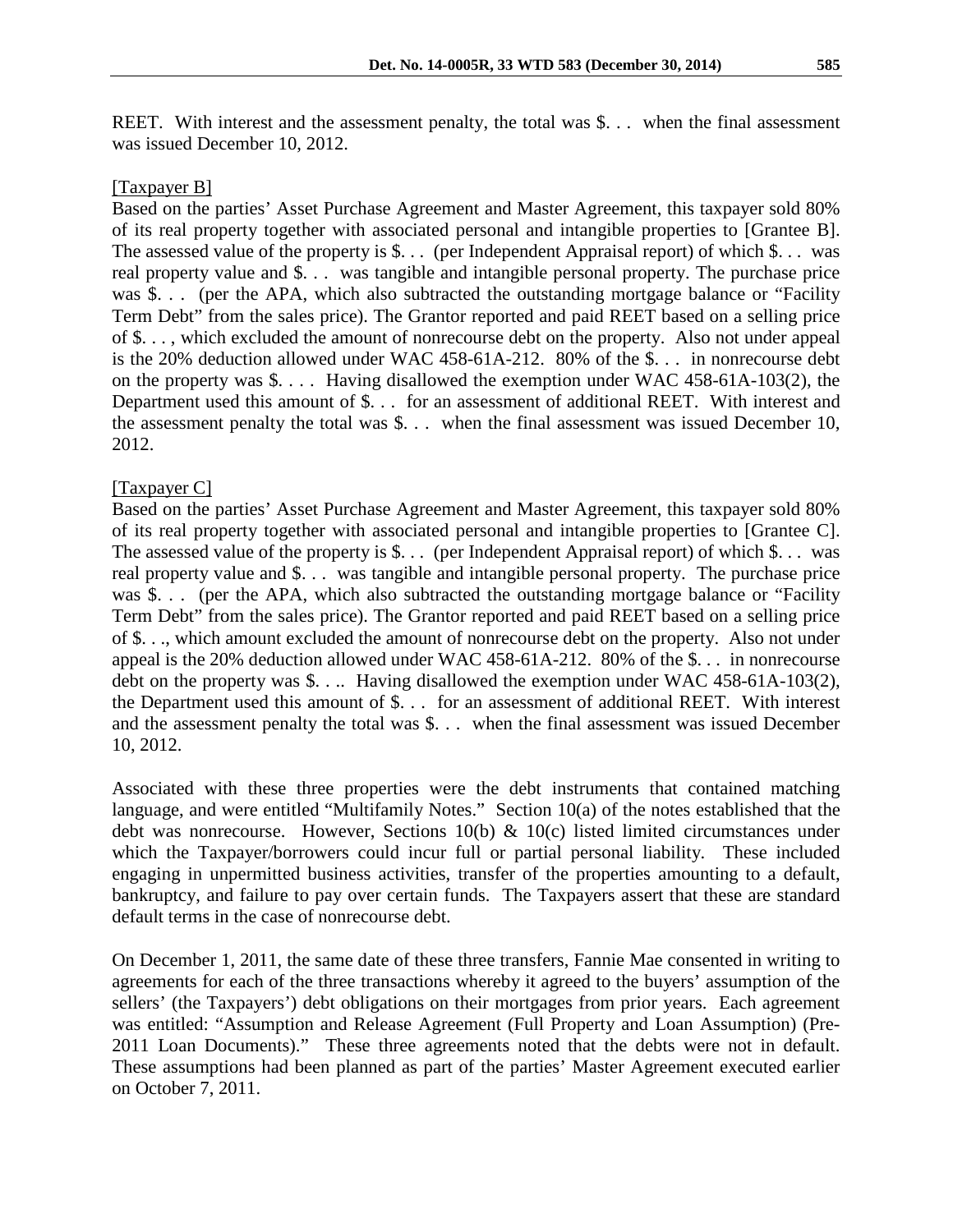The Taxpayers have not paid the additional REET assessed, and timely appealed.

### ANALYSIS

Chapter 82.45 RCW imposes the real estate excise tax (REET) on the sale of real property in the State of Washington. The term "sale" has its ordinary meaning and includes any conveyance, grant, assignment, quitclaim, or transfer of the ownership of or title to real property for valuable consideration. RCW 82.45.010(1). The REET imposed by RCW 82.45.060 is based on the selling price, and is the obligation of the seller. RCW 82.45.080.

RCW 82.45.030 defines "selling price":

(1) As used in this chapter, the term "selling price" *means the true and fair value of the property conveyed.* If property has been conveyed in an arm's length transaction between unrelated persons for a valuable consideration, a rebuttable presumption exists that *the selling price is equal to the total consideration paid or contracted to be paid to the transferor, or to another for the transferor's benefit*.

RCW 82.45.030 (emphasis added).

RCW 82.45.030(3) then defines consideration as follows:

(3) As used in this section, "total consideration paid or contracted to be paid" includes money or anything of value, paid or delivered or contracted to be paid or delivered in return for the sale, and shall include the amount of *any lien, mortgage, contract indebtedness, or other incumbrance*, either given to secure the purchase price, or any part thereof, *or remaining unpaid on such property at the time of sale*.

*Id.* (emphasis added). The term "consideration" is also defined in WAC 458-61A-102, in relevant part, as follows:

(2) **"Consideration"** means money or anything of value, either tangible or intangible, paid or delivered, or contracted to be paid or delivered, including performance of services, in return for the transfer of real property. The term includes the amount of any lien, mortgage, contract indebtedness, or other encumbrance, given to secure the purchase price, or any part thereof, *or remaining unpaid on the property at the time of sale*. For example, Lee purchases a home for \$250,000.00. He puts down \$50,000.00, and finances the balance of \$200,000.00. The full consideration paid for the house is \$250,000.00.

\*\*\*

(b) "Consideration" includes the assumption of an underlying debt on the property by the buyer at the time of transfer. For example, Ben buys a residence, valued at \$300,000.00, from Liza. Liza was purchasing the property on a real estate contract that has an outstanding balance of \$175,000.00. Ben gives Liza \$125,000.00 in cash and he assumes the obligation on the real estate contract, which Liza assigns to him. Real estate excise tax is due on \$300,000.00, which is the total consideration for the sale.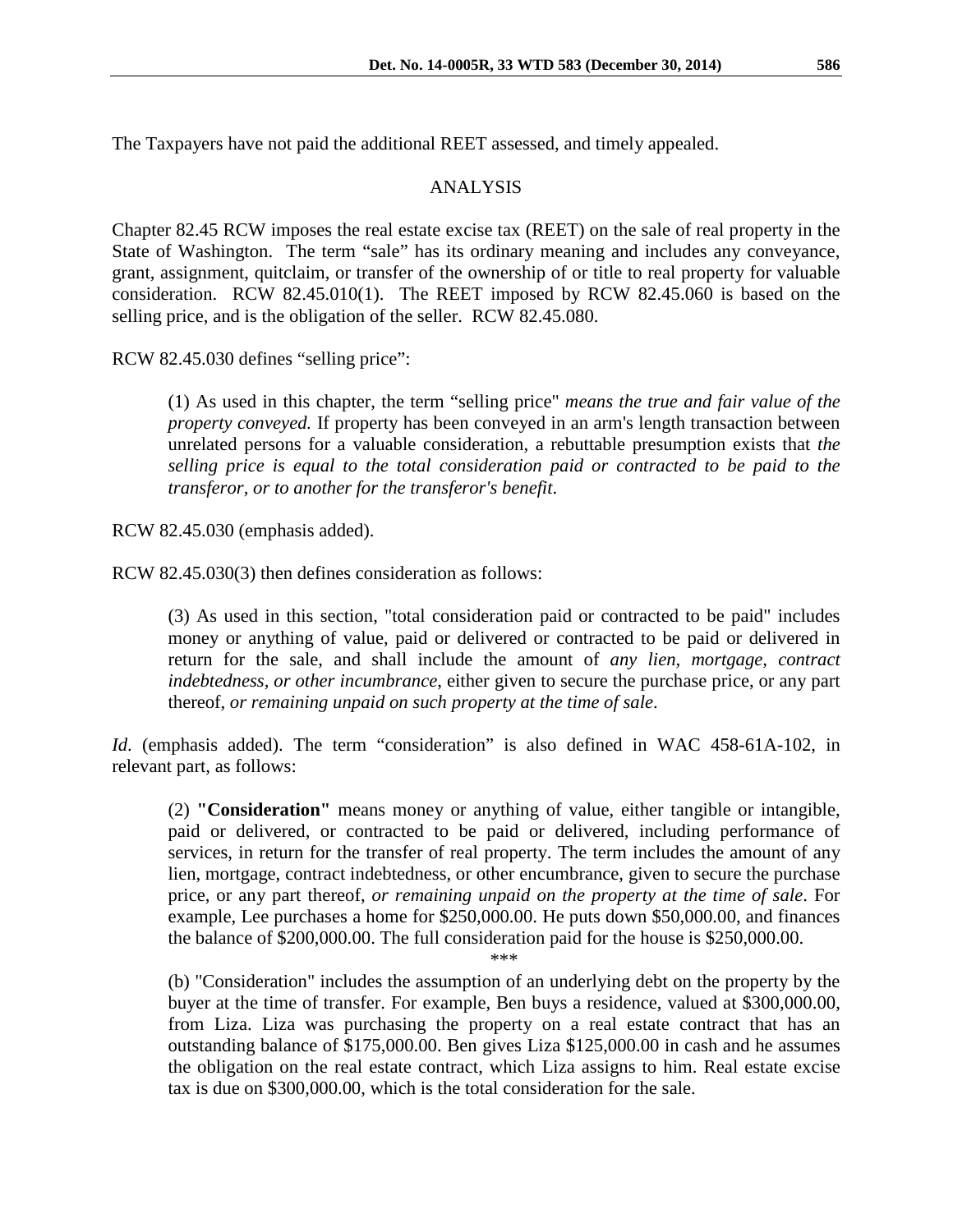WAC 458-61A-102 (emphasis added).

 $\overline{a}$ 

WAC 458-61A-102(2) above states the general rule that consideration includes the amount of any lien or mortgage remaining unpaid on the property at the time of sale. However, WAC 458- 20-103 clarifies that consideration does not include debt for which the grantor has no personal liability. This type of debt is referred to as nonrecourse debt.<sup>[4](#page-4-0)</sup> WAC 4[5](#page-4-1)8-61A-103<sup>5</sup> states, in relevant part:

#### **Transfers involving an underlying debt.**

(1) **Introduction.** The real estate excise tax applies to transfers of real property when the grantee relieves the grantor from an underlying debt on the property or makes payments on the grantor's debt. The measure of the tax is the combined amount of the underlying debt on the property and any other consideration.

\*\*\*

(2) **Transfers where grantor has no personal liability for the underlying debt.** Real estate excise tax does not apply to transfers of real property subject to an underlying debt when the grantor has no personal liability for the debt and receives no other consideration for the transfer.

For example, Yen purchases property with funds obtained from PSP Corporation and secured only by the property. Yen has no personal liability for this debt. If Yen fails to make payments on the debt, PSP may foreclose on the property but it may not obtain a judgment against Yen. Yen transfers the property to Lee subject to the underlying debt. Lee takes the property subject to the underlying debt, and does not give any other consideration for the property. If Lee fails to make payments, PSP may foreclose on the property but it may not obtain a judgment against Lee (who, like Yen before, has no personal liability for the debt). Because Yen is not personally liable for the debt, Lee's payments on the underlying debt to PSP do not relieve Yen of any liability for the debt. The real estate excise tax does not apply to this transfer because there is no consideration.

WAC 458-61A-103. The one example provided in WAC 458-61A-103(2) cited above presents a different fact pattern from the one in the present appeals. In each of the three cases before us now, there was other additional consideration (millions of dollars in each case) given beyond just assumption of the nonrecourse debt.

What the parties dispute again on reconsideration is the measure of the REET when applying the WAC 458-61A-103(2) exemption. The Department asserts that no REET exemption at all may be taken when other consideration is given, citing the "…*and receives no other consideration for the transfer*" language above. The Taxpayers assert that the amount of the nonrecourse debt is

<span id="page-4-0"></span> $4$  The structure of a nonrecourse loan is that it acts to limit the lenders' rights in the event of a default. However, the lender retains the most valuable right, which is to foreclose on the encumbered property in the event of default.<br><sup>5</sup> The substantive language of WAC 458-61A-103(2) was previously codified as WAC 458-61-374(1), promulgated

<span id="page-4-1"></span>in 1994. WAC 458-61A-103 became effective December 17, 2005. This recodification did not materially alter the rule.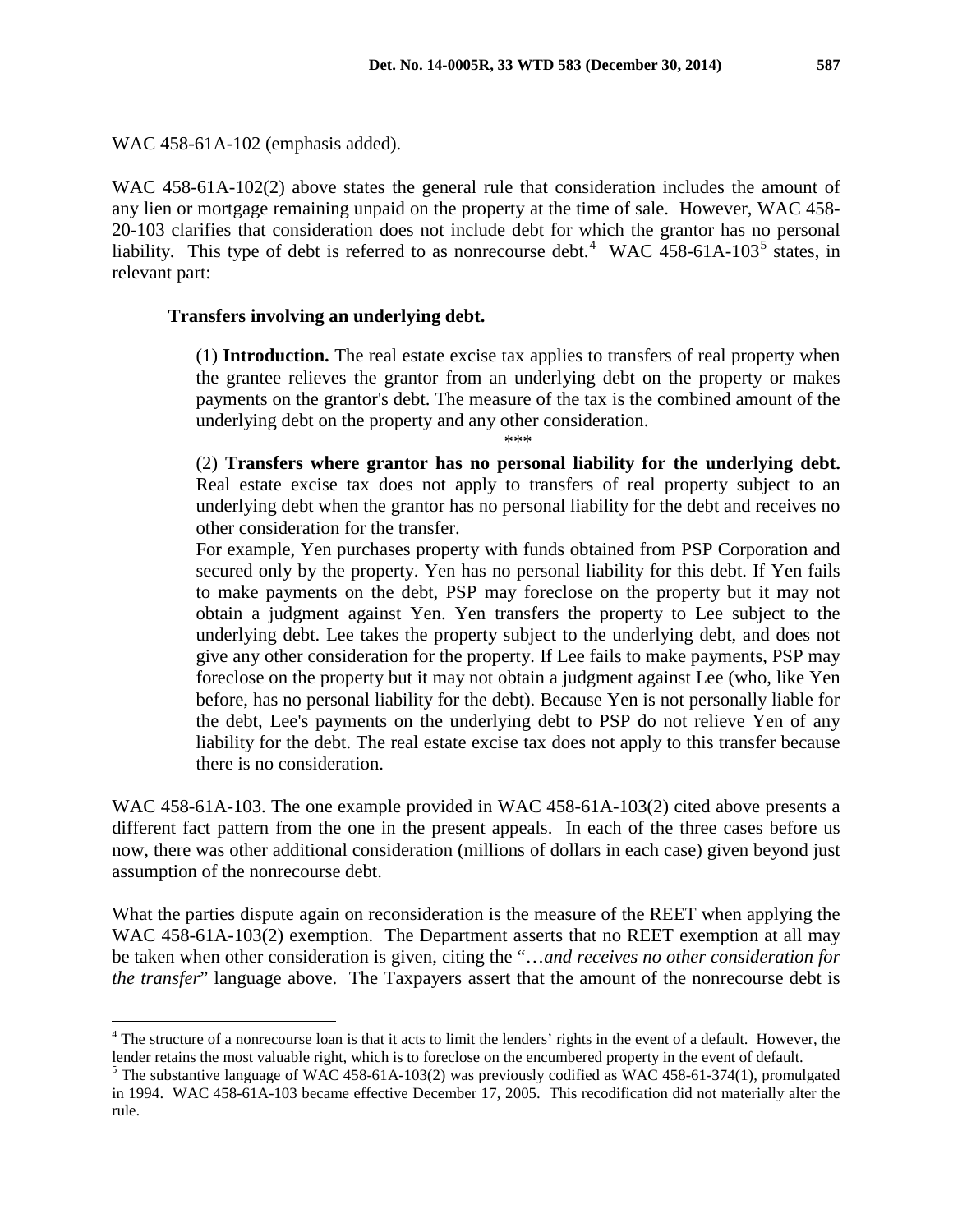REET-exempt, whether or not other consideration was given. On reconsideration the Taxpayers emphasize the language in RCW 82.45.030(3) defining "selling price" as the total consideration including amounts paid "…*to another for the transferor's benefit*." The Taxpayers argue that the taking over of the nonrecourse debt by the buyer was of no benefit to the sellers, because the sellers had no personal liability on the debt.<sup>[6](#page-5-0)</sup>

# **1. The Transferor's Benefit**

As the above cited statutory structure for the REET sets forth, REET is assessed as follows:

- The REET is based on the property's sale price. RCW 82.45.060.
- The selling price is the true and fair value of the property sold. RCW 82.45.030(1).
- With an arm's length transaction, we presume the selling price is the total consideration paid to the seller, or to another for the seller's benefit. RCW 82.45.030(3).
- Consideration includes money or anything of value, paid or contracted to be paid in return for the sale, and includes the amount of "…any lien, mortgage, contract indebtedness, or other incumbrance…" securing the purchase price, or remaining unpaid on the property at the time of sale. RCW 82.45.030(3).

Turning to the present case, it is clear that deducting the three nonrecourse loans in this case would be contrary to the first principle of assessing REET, that it be based on the value of the property. Deducting these loans would have reduced the taxable values to tens of millions below the fair values of the properties. RCW 82.45.060. Secondly, nonrecourse loans are "…any lien, mortgage, contract indebtedness, or other incumbrance…" The statutory requirement that these amounts be included in the consideration makes no distinction as to what type of loan or lien; it just states "*any.*" RCW 82.45.030(3).

This leads to the . . . "transferor's benefit" issue, briefed on reconsideration, that we did not address in detail in our previous determination. Again, the context of this term is from the statutory phrase: "…*total consideration paid or contracted to be paid to the transferor, or to another for the transferor's benefit…"* RCW 82.45.030(3). In this regard, the Taxpayers assert that the buyers' payments on the nonrecourse debt did not benefit the Taxpayers because the Taxpayers had no personal liability on the debt. The Taxpayers also point out that we did not cite any benefit received by the Taxpayers from the assumption of the nonrecourse debt in our prior determination. We now examine the effect of the assumption of the nonrecourse debt in the present case.

Prior to the three sales in this case:

 $\overline{a}$ 

• The sellers were making payments on loans with balances of  $\$\ldots, \$\ldots,$  and  $\$\ldots$ respectively.<sup>[7](#page-5-1)</sup> The loans were not in default.

<span id="page-5-0"></span><sup>&</sup>lt;sup>6</sup> We have paraphrased the parties' contentions here.

<span id="page-5-1"></span><sup>&</sup>lt;sup>7</sup> Because of the Taxpayer's 20% interest, and the application of WAC 458-61A-212, the amounts subject to the REET were  $\text{\$} \ldots, \text{\$} \ldots, \text{\$} \ldots$  respectively.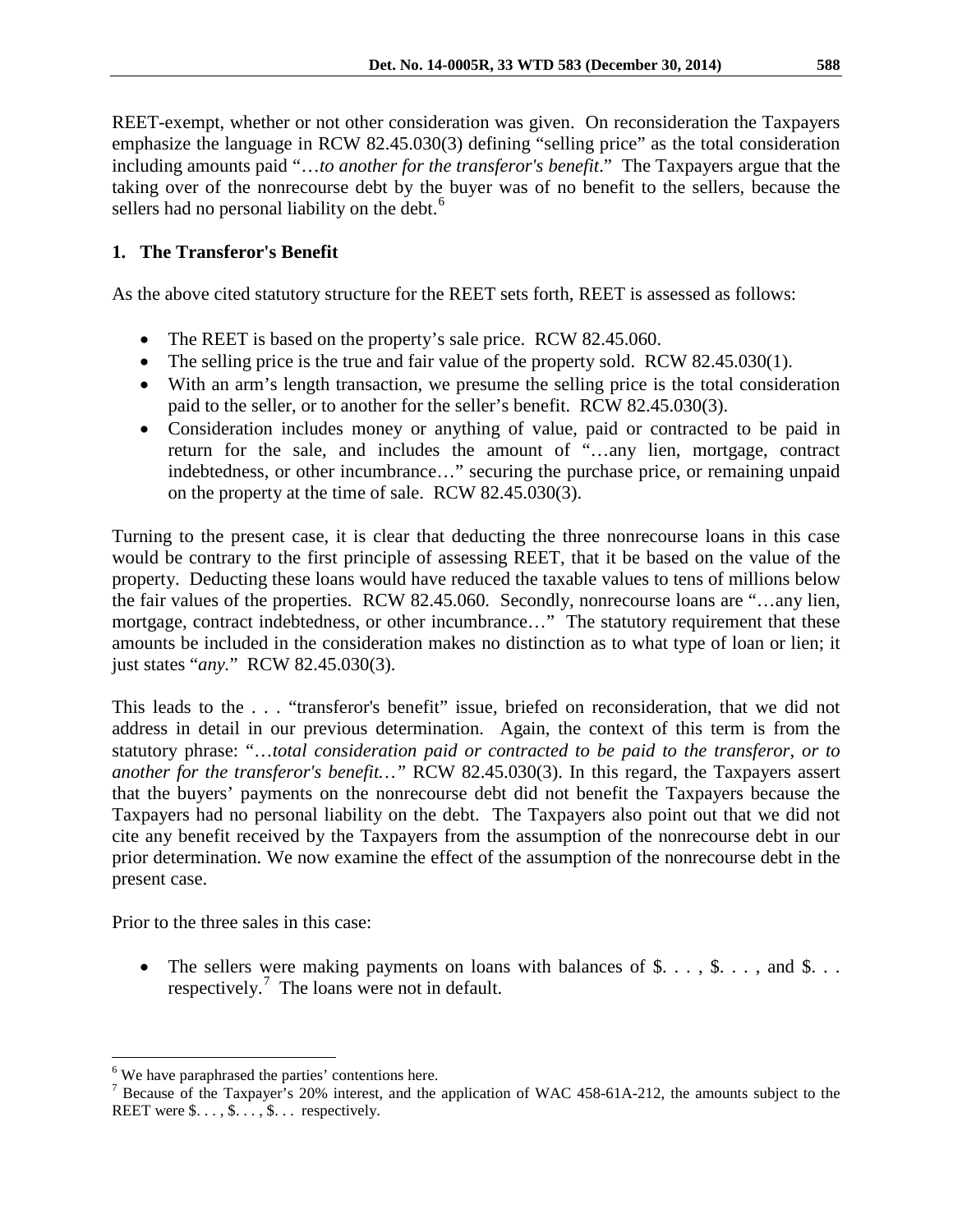• The sellers were personally liable for the loan balances, in whole or in part in certain limited circumstances per Section 10 of the Multifamily Notes. We have no evidence of whether these terms are "standard", but they did create some potential of personal liability in the event of certain types of default.

After the three sales in this case, the Taxpayers were no longer making the payments on the three loans, and were relieved of any potential liability for the loan balances as well. The Taxpayers' claim that they received no benefit from the above series of events is a bare assertion; they provided no facts to support it. The key facts are that the Taxpayers had been paying on millions in debts that they now no longer have to. This is obviously a major benefit.

Additionally, asserting that the Taxpayer's had no liability under the nonrecourse loans is not entirely accurate. Section 4.(a) of the notes stated: "The primary obligation of the Borrower under this Note is to pay principal of, premium, if any, and interest on this Note…" The structure of the Taxpayer's nonrecourse loan is that they acted to limit the lenders' rights in the event of a default. (Section 10. "Limits on Personal Liability") However, the lender retains the most valuable right, which is to foreclose on the encumbered property in the event of default. Had the Taxpayers defaulted they would have lost their property the same as if they had been personally liable on the notes. Factually, we find that being relieved of these obligations is a substantial benefit to the selling Taxpayers. Additionally, we find that the buyers' payments on the loans were for the "transferor's benefit" as that term is used in RCW 82.45.030(3). Consequently, we find that the inclusion of the unpaid nonrecourse debt was properly part of the consideration used to calculate the measure of the REET in these three sales.

# **2. No Other Consideration**

In these three sales, in addition to the remaining unpaid nonrecourse debt, the buyers paid several million in additional consideration. We turn again to the issue raised by the language in WAC 458-61A-103(2) stating that the "*Real estate excise tax does not apply to transfers of real property subject to an underlying debt when the grantor has no personal liability for the debt and receives no other consideration for the transfer*."

In Det. No. 97-240R, 21 WTD 145 (2002) we addressed some of the same issues present in this appeal. As we pointed out in that case, we start the analysis mindful of the requirement that exemption provisions must be narrowly construed. Taxation is the rule and exemption is the exception. *Budget Rent-a-Car, Inc. v. Dep't of Revenue*, 81 Wn.2d 171, 174, 500 P.2d 764 (1972).

In 21 WTD 145, the consideration included both nonrecourse debt as well as other consideration. This determination addressed the period when the earlier, but substantively the same REET rule, WAC 458-61-374(1) was in effect. We stated:

Here, the taxpayer does not meet the express exemption allowed under Rule 374. The property transferred was subject to the first deed of trust, a debt upon which the grantor was liable. Accordingly, the transaction does not qualify for the exemption.